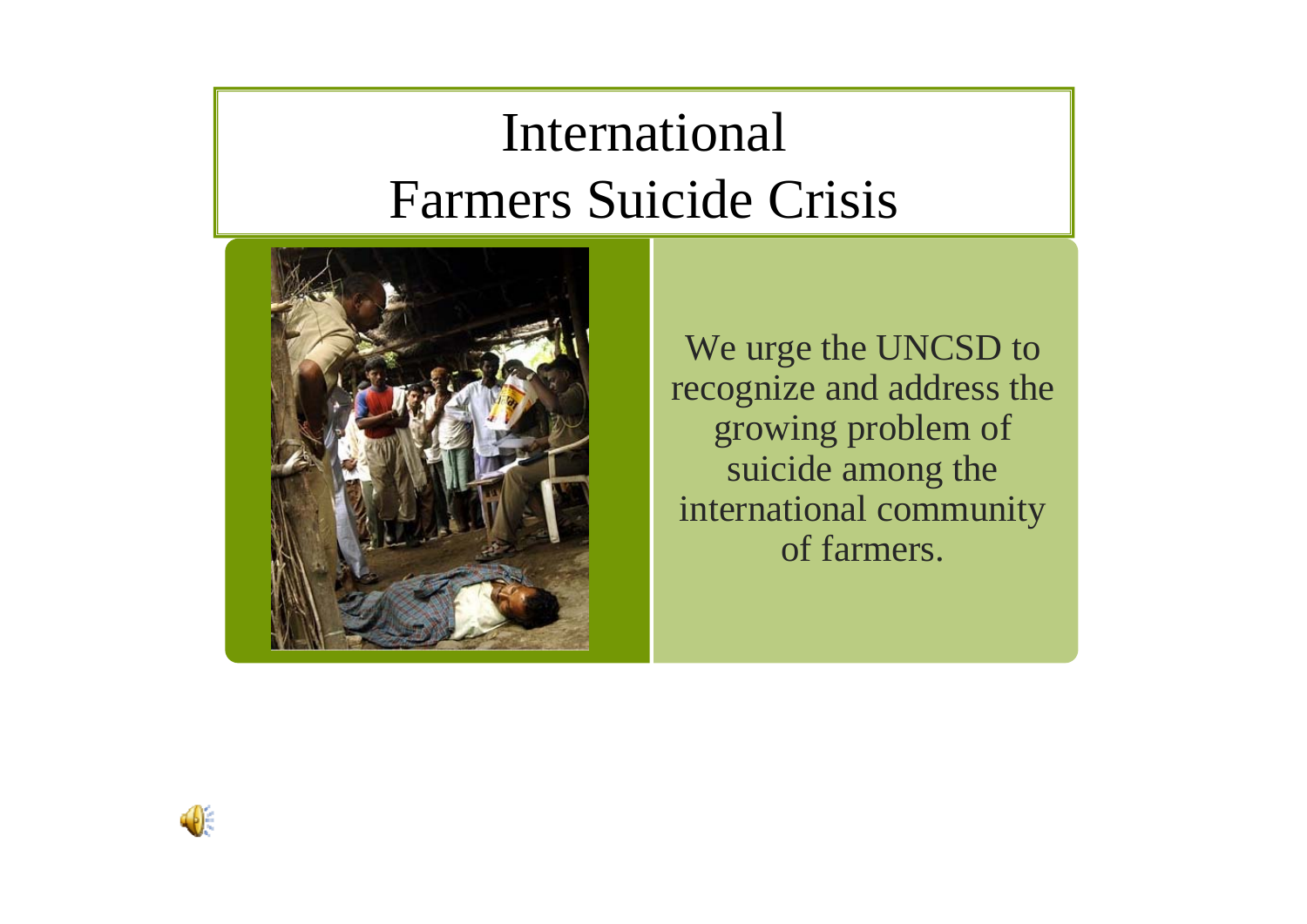### The Global Perspective

- The suicide rate for farmers throughout the world is higher than for the non-farming population.
- In the Midwest of the U.S. suicide rates among male farmers are twice that of the general population.
- In Britain farmers are taking their own lives at a rate of one a week.
- In India, one farmer committed suicide every 32 minutes between 1997 and 2005.
- All over the world the impact of an industrial approach to boosting crop yields has stripped many small farmers of their self-sufficiency and thrown them into despair.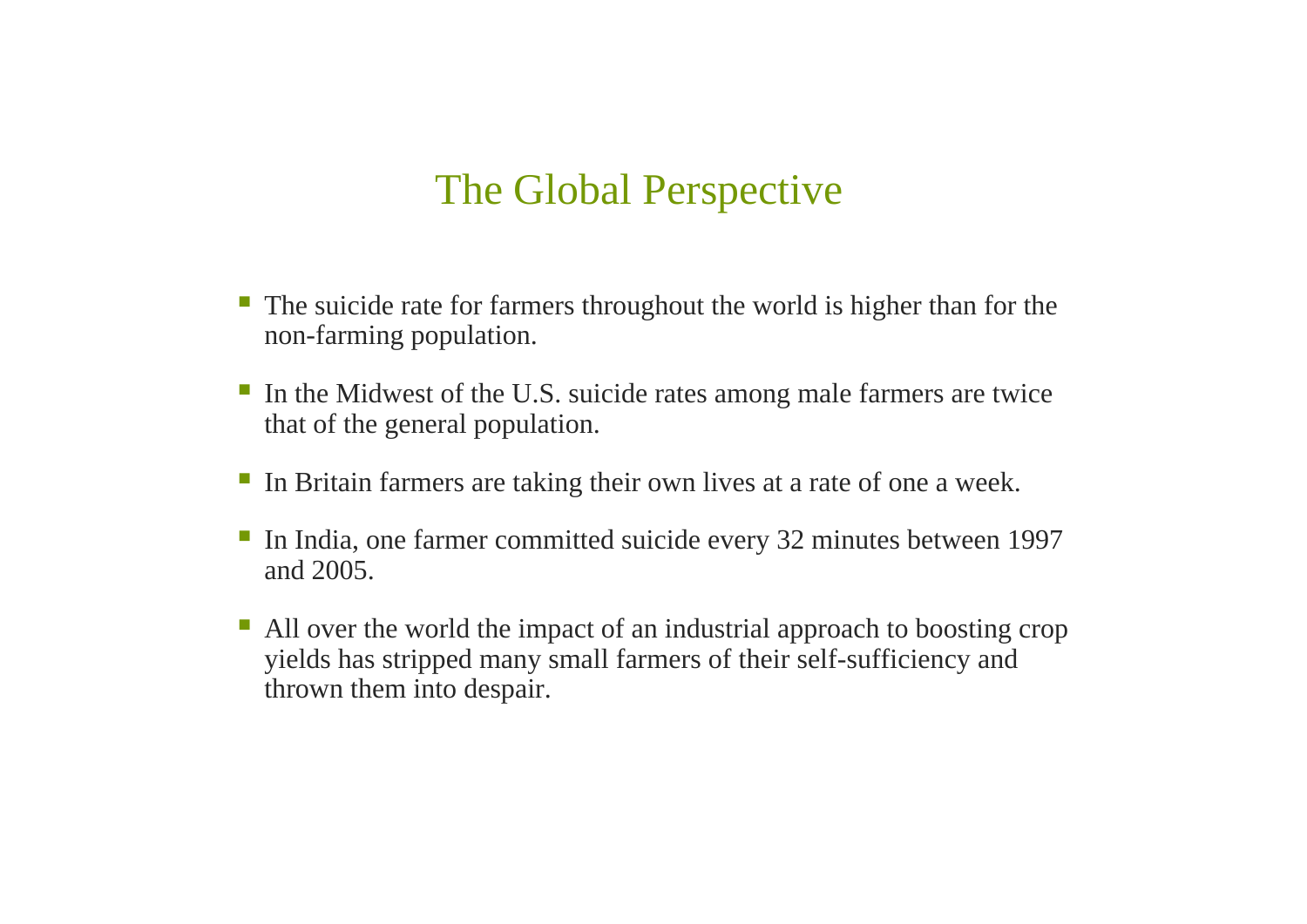### The impact on farmers worldwide

- While the prices of crops have been pushed down often even below the cost of production - the prices of inputs such as seed, fertilizers and pesticides have gone up.
- With limited resources, farmers depend on borrowed money to purchase seeds and other inputs and to farm their land. A drop in their farm income could quickly lead to farmers owing more than they own.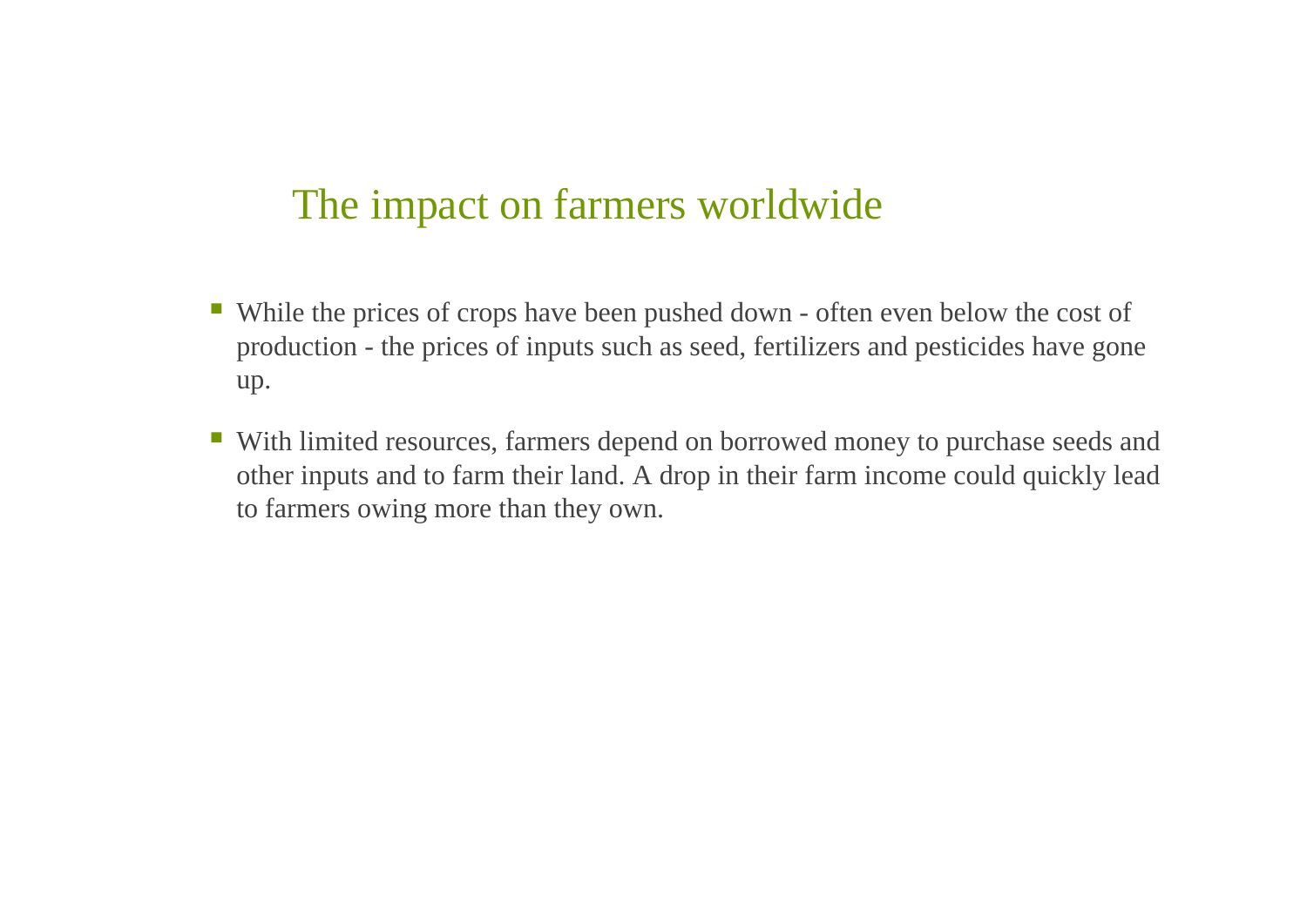### Even So, Why Are Farmer Suicide Rates So High?

- Financial Stress constant financial pressure related to the "Farm Crisis" and ongoing drought and flood which add to the economic problems
- **Loss of independence and control: many of the issues are not within the farmer's** control – disease, weather, government policy, but the debts are personal
- Sense of Loss: repeated sense of hopelessness, loss of crops, loss of land, loss of income, loss of community, loss of family farm, loss of a way of life
- Geographical remoteness and the potential for social isolation
- Untreated Mental Illness: Lack of access to mental health services in rural areas and the stigma attached to treatment
- Depression arising from exposure to agricultural chemicals/pesticides may increase the risk for mood disorders and ultimately suicide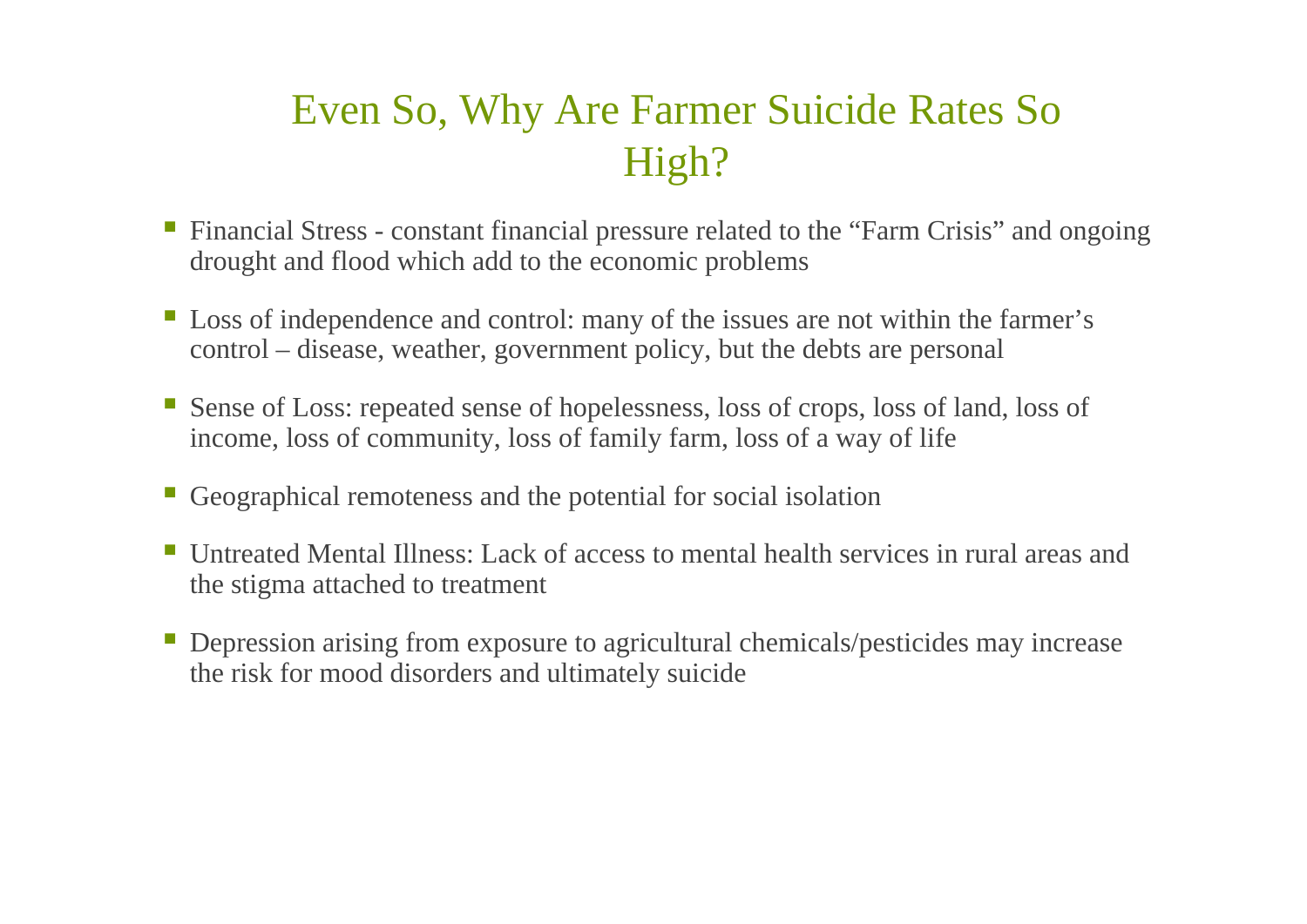#### Indian Farmer's Crisis: History and Background



- 66 per cent of rural laborers in India are dependent on agricultural activity for their income.
- Exacerbated by two years of drought in 1965 and 1966, the Indian government turned to high yielding, genetically modified, "miracle-seeds" provided by the World Bank and the United States.
- These seeds, coupled with the Indian governmen<sup>t</sup>'s assistance and price incentives, sparked the Green Revolution in India.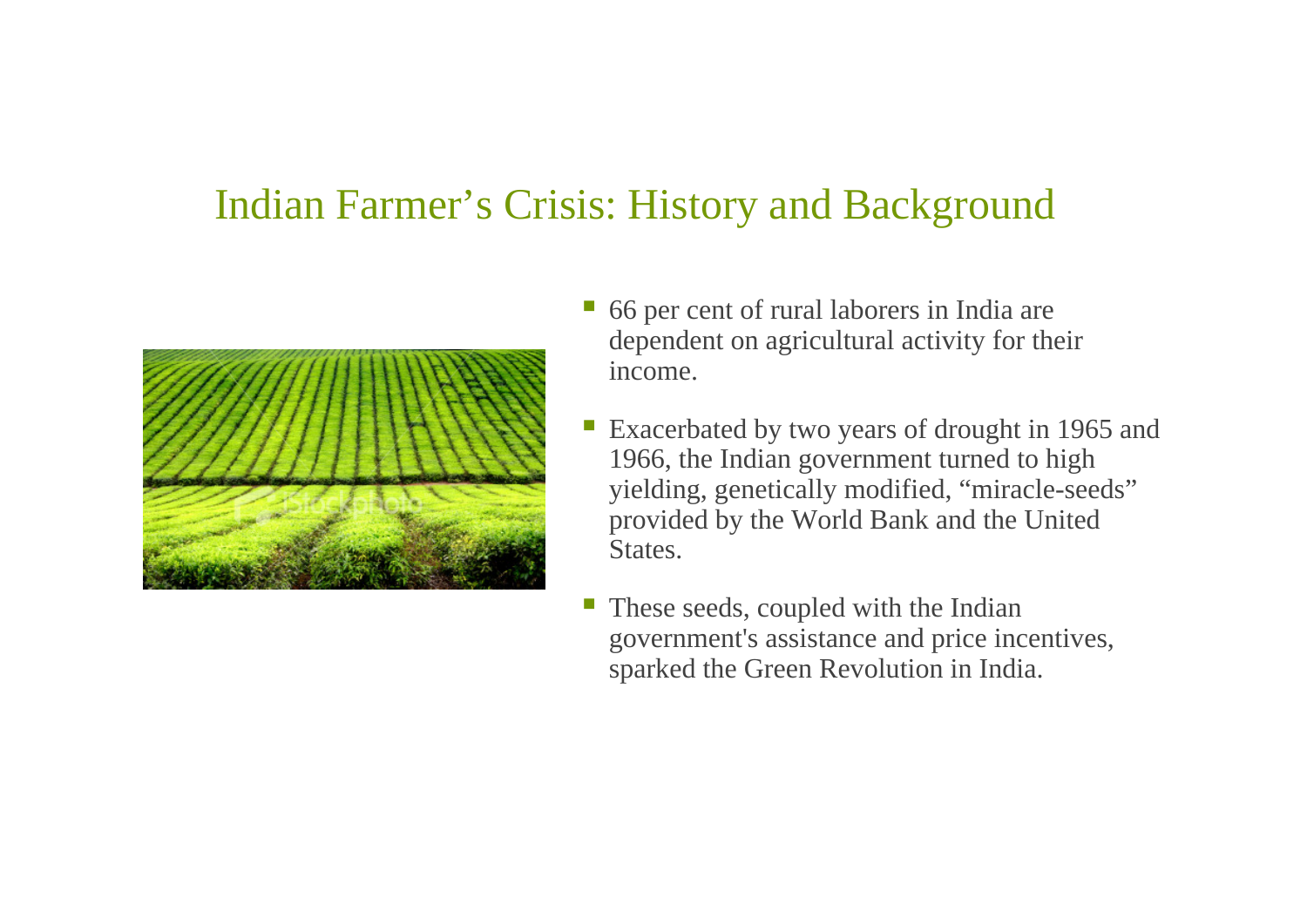#### Chemicals and Drought produce zero yield in late 1980s



- Although these farming methods worked for several years for many farmers, they began to show adverse effects in the late 1980s.
- The overuse of chemical fertilizers caused the soil to become infertile.
- This, coupled with a reduction in the genetic variety of crops, and three years of drought led to zero yield.
- Without crops to sell farmers were unable to pay their debts.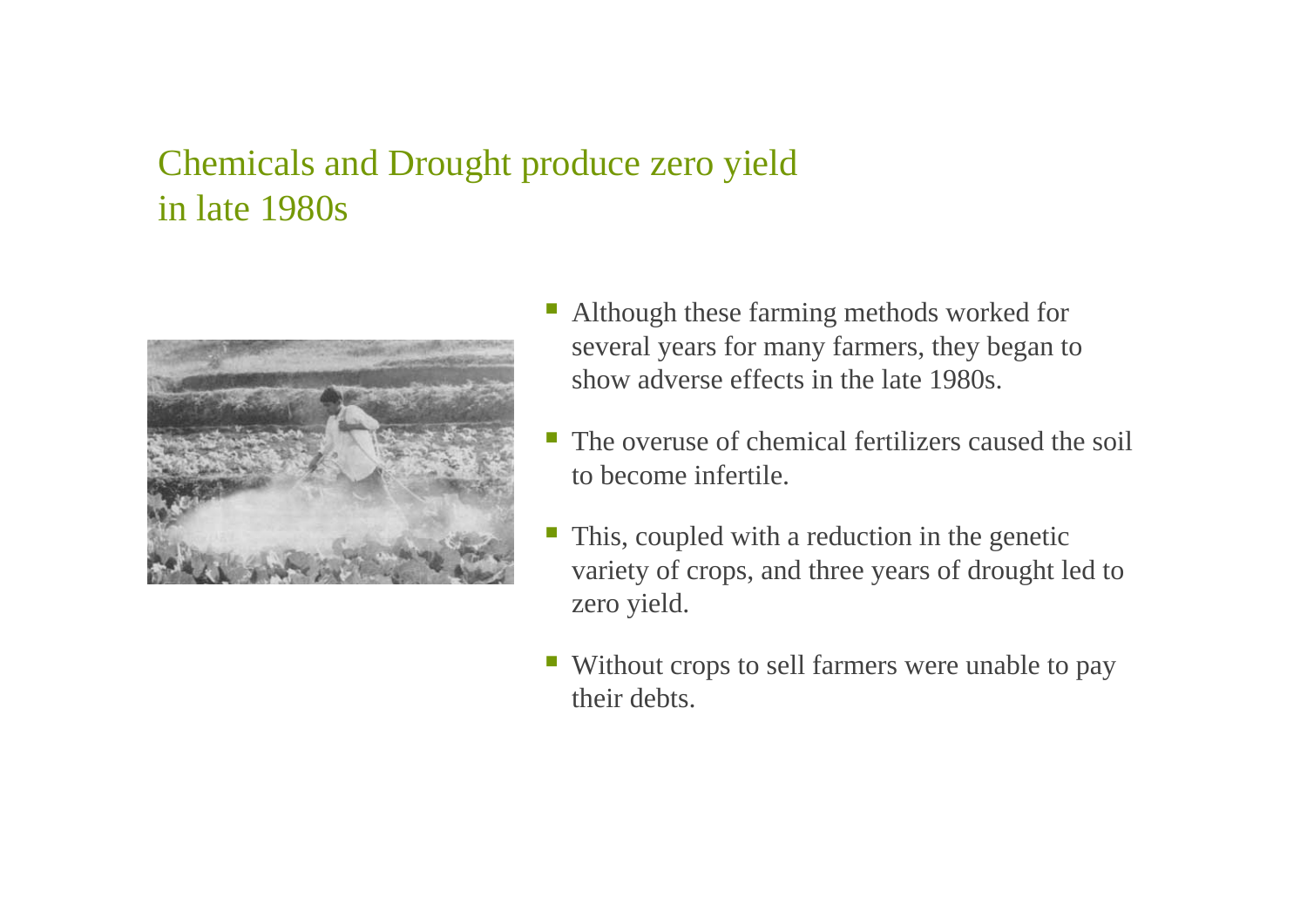### The Legacy Today



*"Rates of growth of agriculture in the last decade have been poor and are a major cause of rural distress. Farming is increasingly becoming an unviable activity."*

-Manmohan Singh, Prime Minister of India, 2007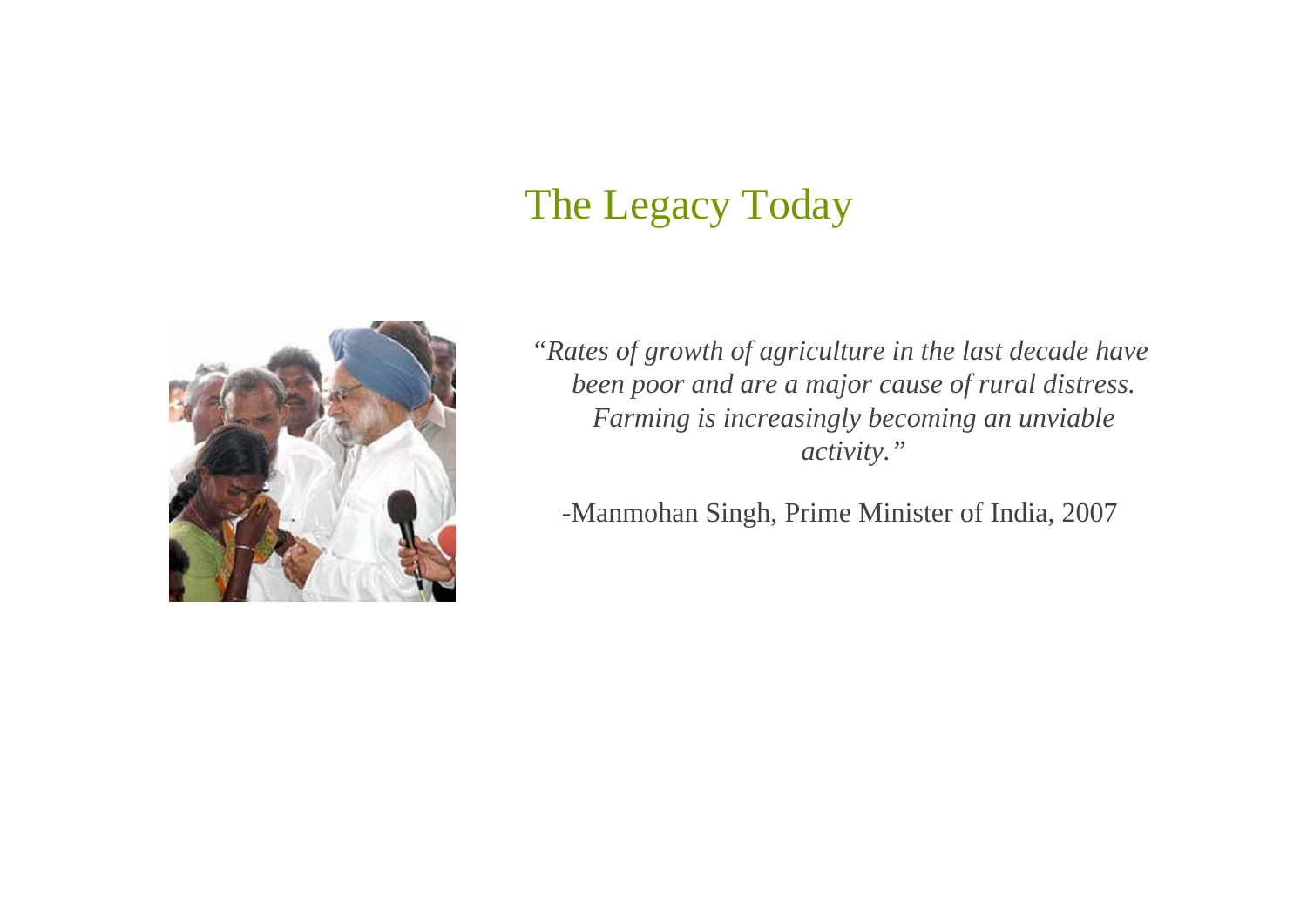

## Why is it happening?

- 15 years of economic reforms have given farmers access to expensive and promising biotechnology
- These reforms have not led to crop insurance, land irrigation, or enough bank loans
- $\mathcal{L}_{\mathrm{max}}$  Reforms opened Indian farmers to global competition, such as with the United States and UK who receive over \$18 billion a year in subsidies
- **For farmers in India such foreign subsidies have** driven down the price of crops in the global market, such as cotton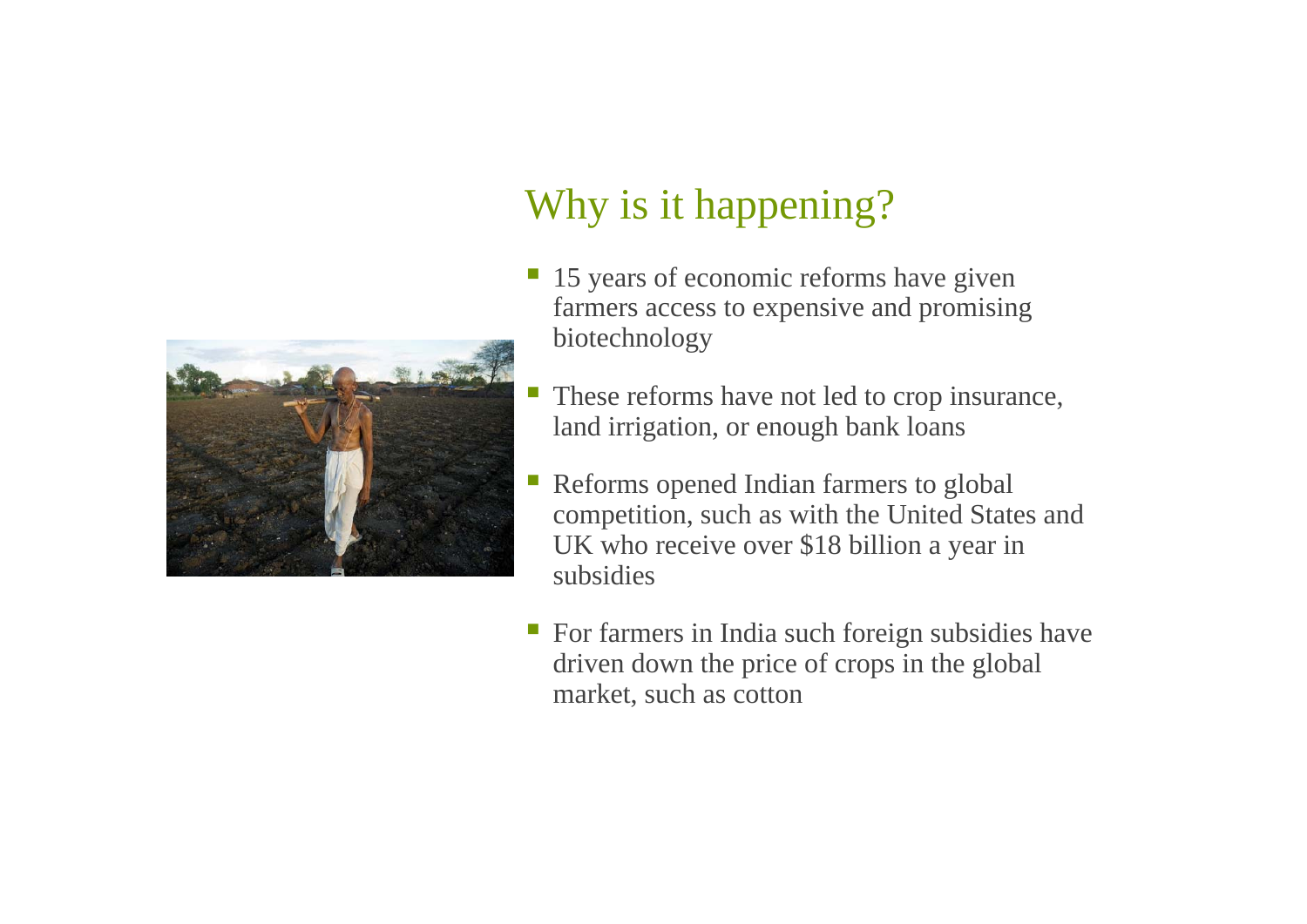#### Farmers receive minimal financial support



- In order to compete, many farmers turned to high-cost seeds, fertilizers and pesticides, believing in easier returns.
- Modified seeds cost nearly twice as much as ordinary ones, necessitating larger loans.
- There has been minimal financial support from the government for small farmers.
- Many small farmers don't qualify for bank credit, forcing farmers to turn to moneylenders, who charge up to 20% interest on a four-month loan.
- As collateral, farmers often sign away the title to their land.
- The benefit of India's 2008 farmer relief package remains to be seen.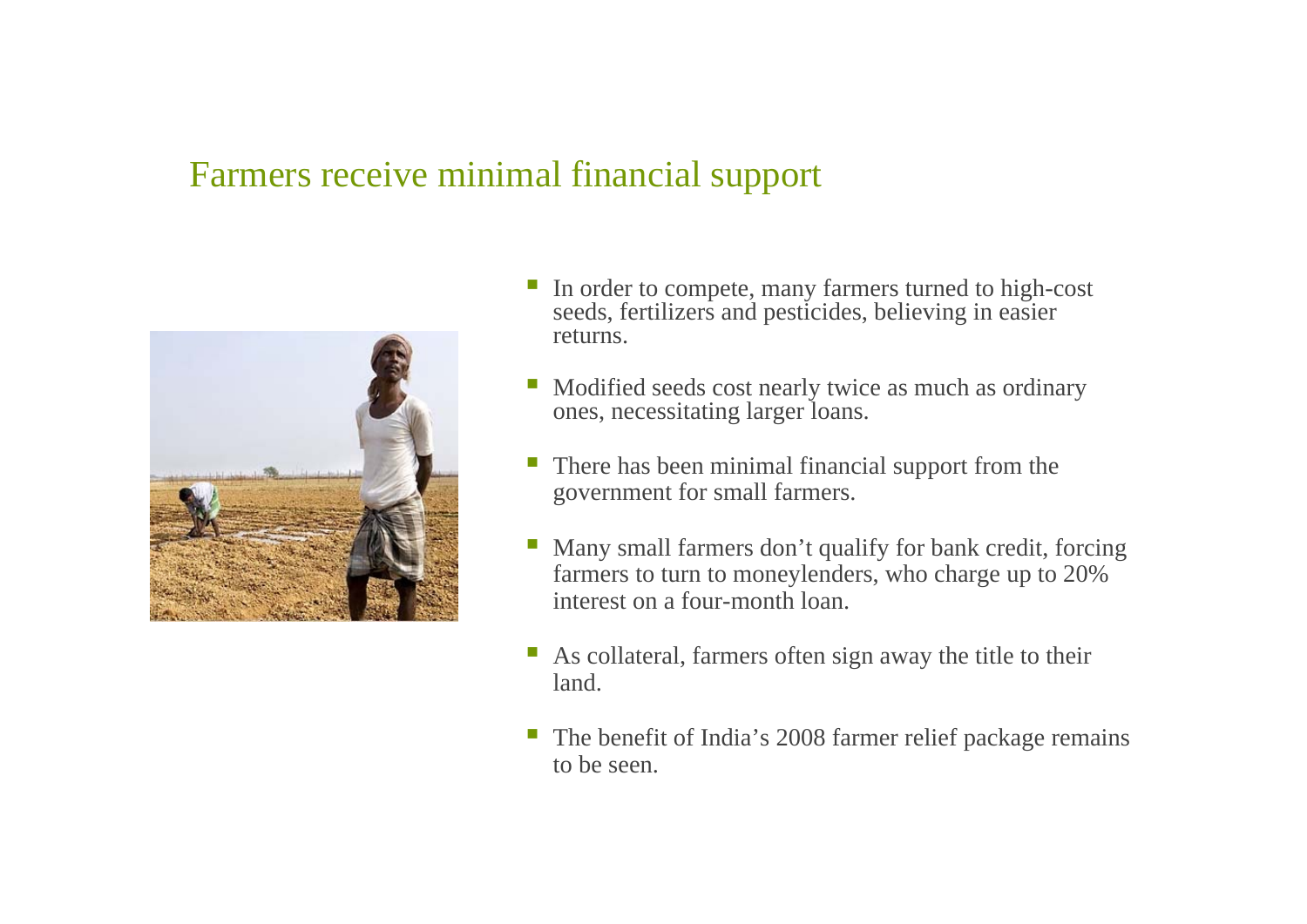

#### The tipping-point is relatively low

- A crop failure, an unexpected health expense or the marriage of a daughter are perilous to the livelihood of these farmers
- Suicide has spread like an epidemic among the distraught farmers.
- Many farmers have committed suicide by drinking the very pesticides that no longer work on their crops.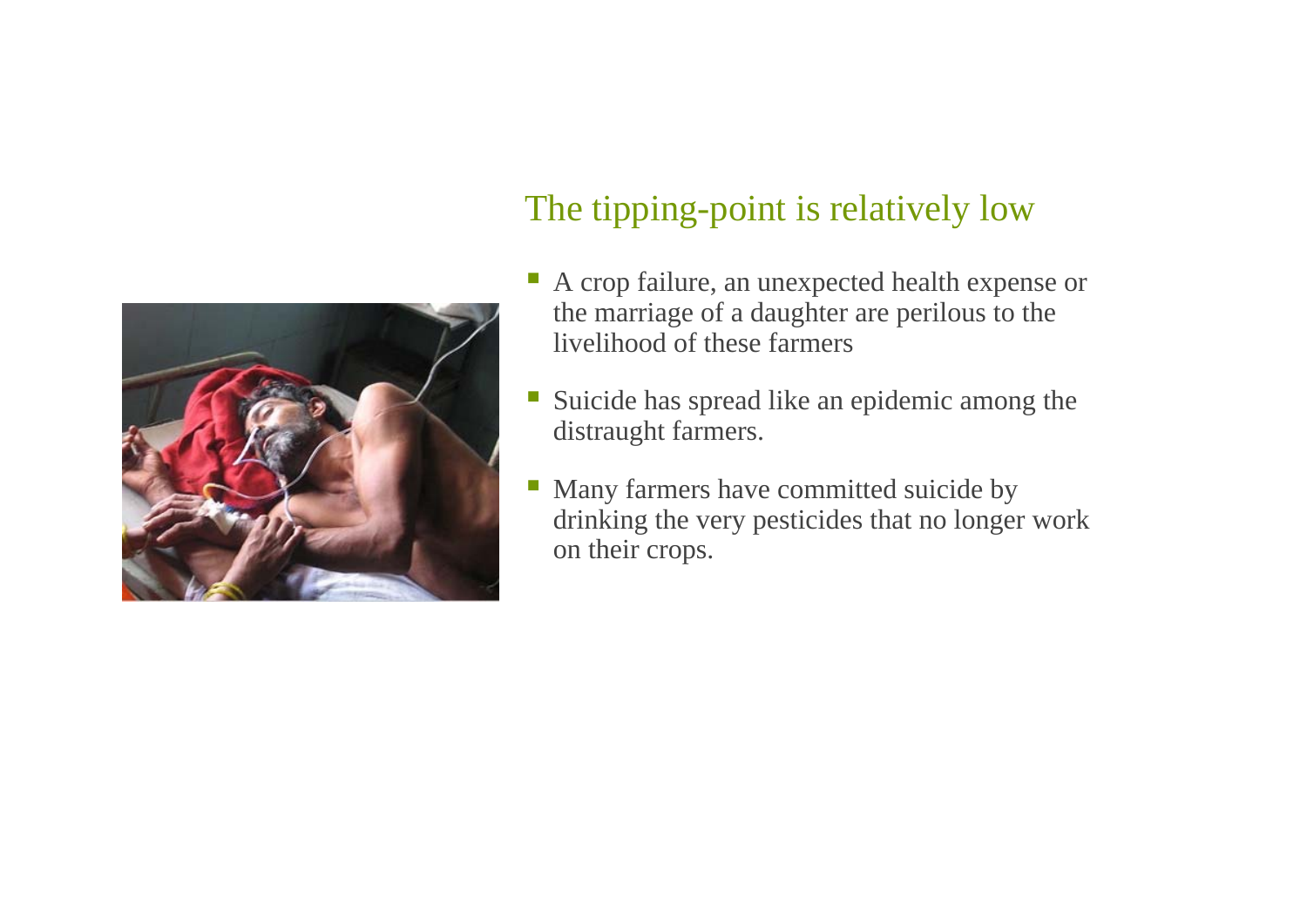### The number of famers committing suicide is staggering



- $\mathbb{R}^3$  **More than 100,000** farmers have **taken their lives** since **1997**.
- **86.5 percent of farmers** who took their own lives were **financially indebted**
- Their **average debt** was about **\$835.**
- On average, there has been **one farmer's suicide every 32 minutes** since 2002.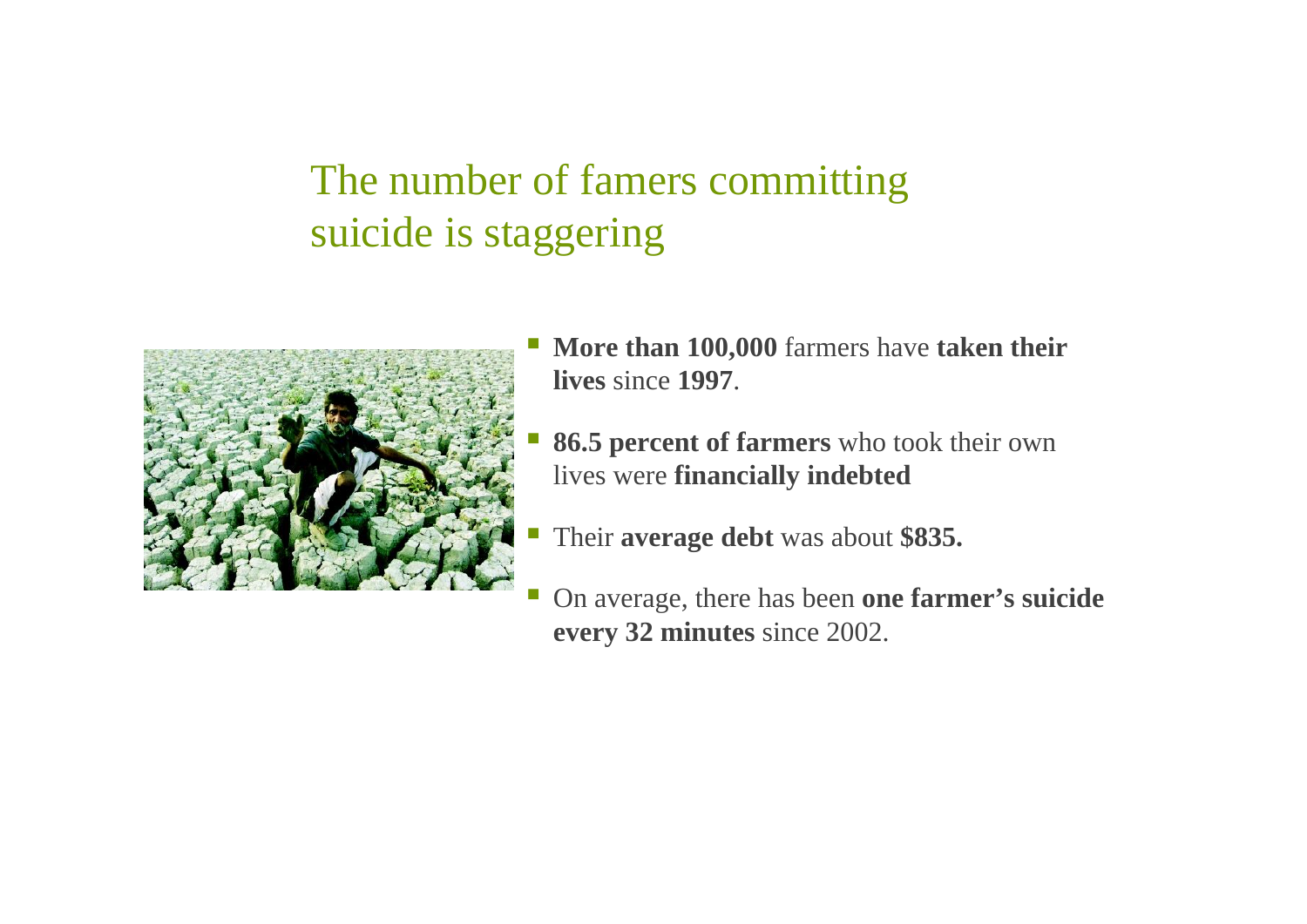### Where is it happening?



- $\mathbb{R}^3$ Punjab
- $\Box$ Haryana
- ш Rajasthan
- $\overline{\phantom{a}}$ Karnataka
- $\mathbb{R}^n$ Kerala
- $\mathbb{R}^2$ Madhya Pradesh
- $\Box$ Maharashtra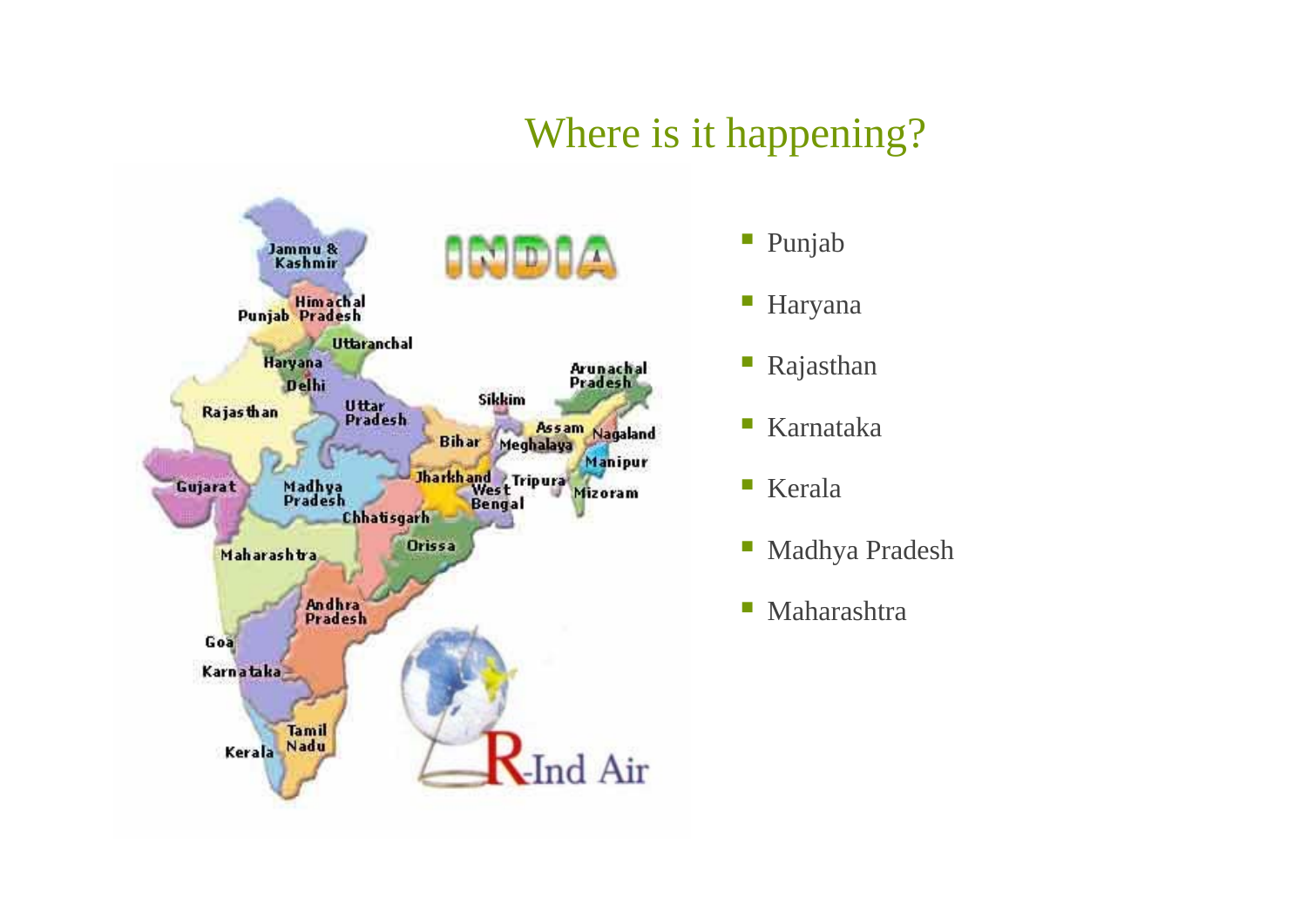Cotton Farmers are hardest hit by global competition and poor yield



*"The cotton belt is where the suicides are taking place on a very, very large scale. It is the suicide belt of India."*

- Vandana Shiva, Agricultural Economist, 2006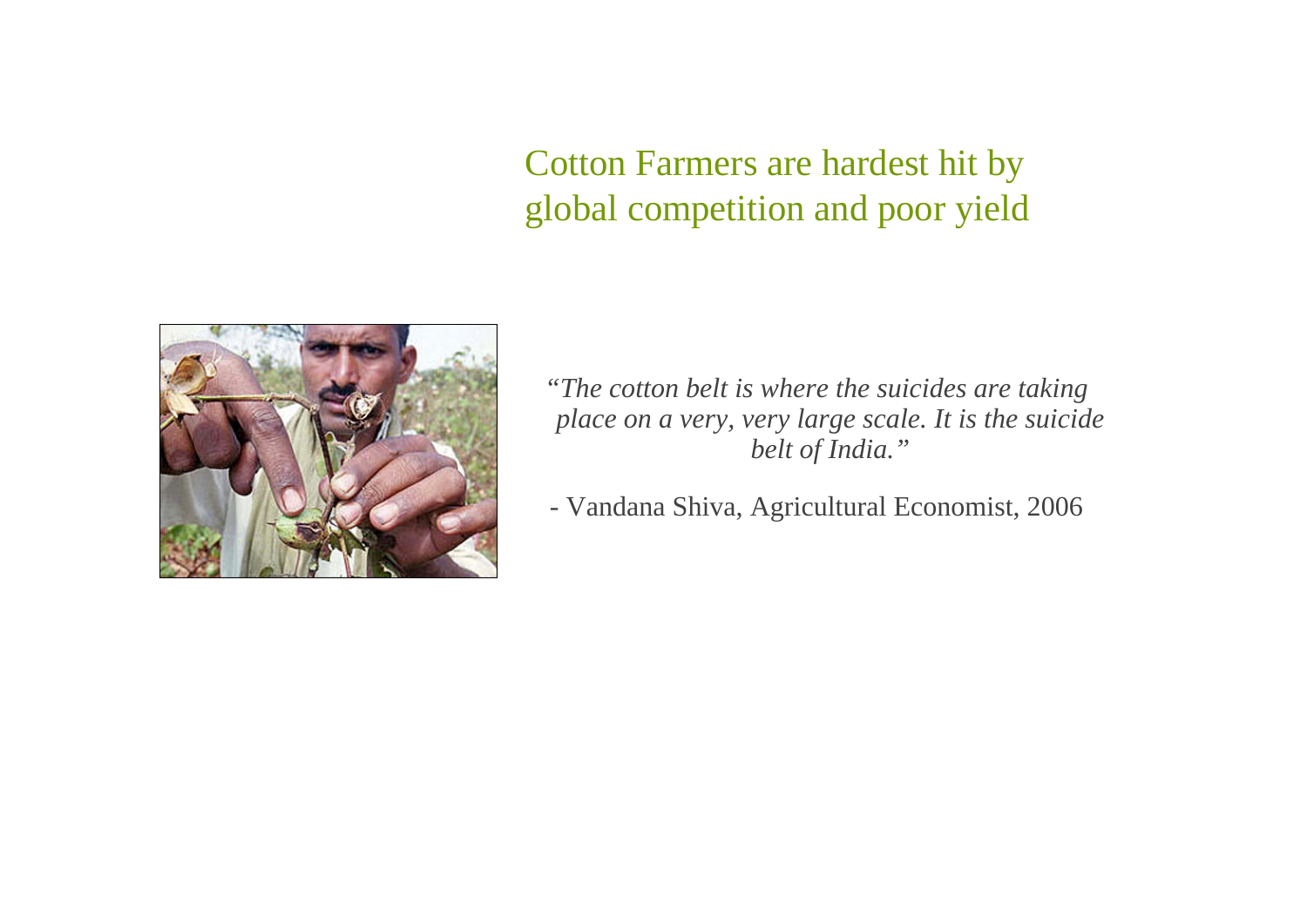#### Vidarbha, State of Maharashtra



- Home to 3.2 million cotton farmers.
- Ш Over 200 suicides from July 2005 to February 2006
- In this state alone there were almost 2 suicides a day in this eight month period
- According to a study by the government of Maharashtra, almost 6 in 10 of those who kill themselves had debts between \$110 and \$550.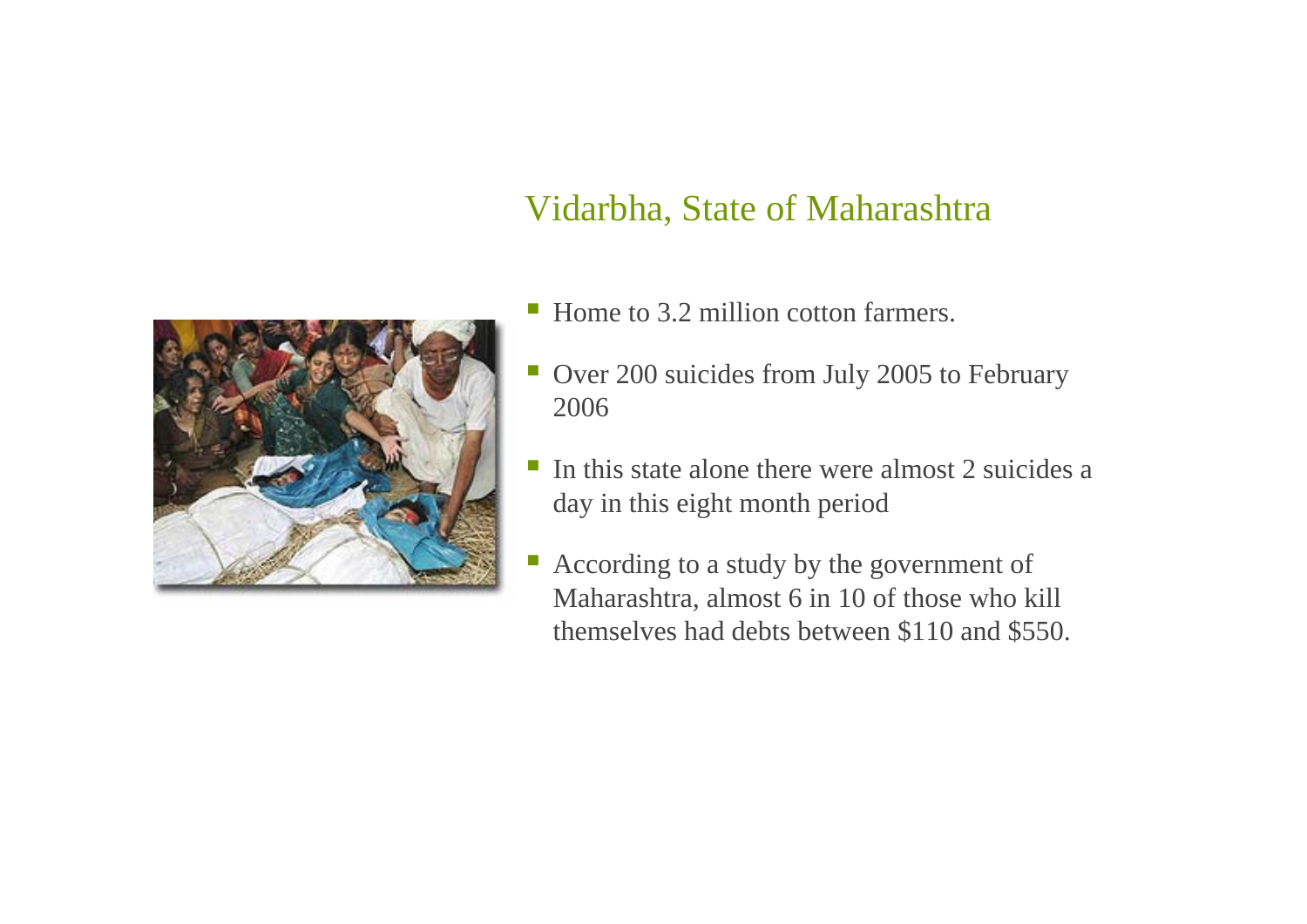### What happens to the families after a farmer commits suicide?



- Farms are confiscated due to inability to pay back high interest loans.
- Harassment of the family by corrupt moneylenders.
- Widows burdened with the new responsibility as the sole breadwinner.
- Children sometimes lose both parents to suicide. Forcing their education to a halt, especially if they have to work in order to provide for their needs.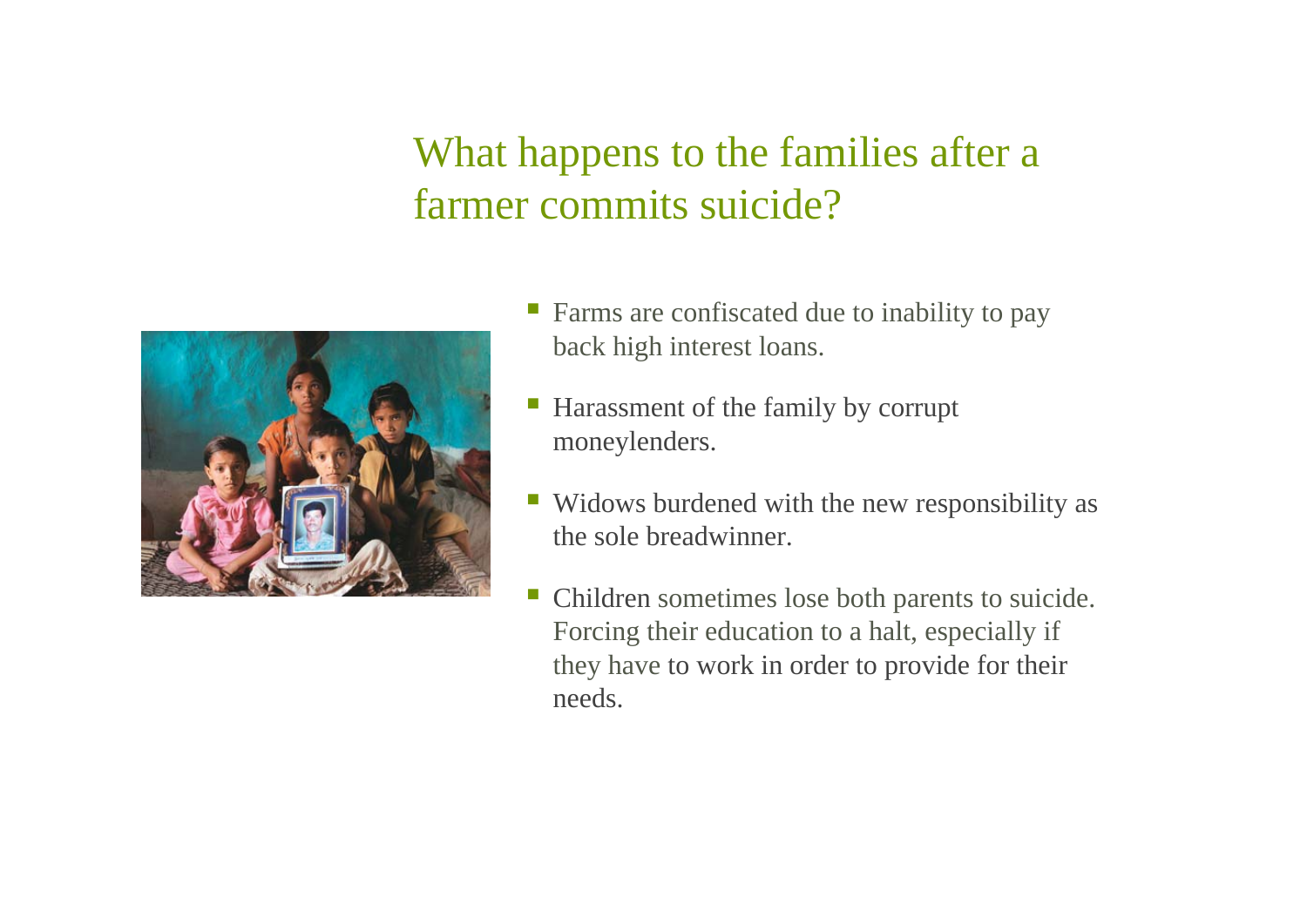### M.A. Math's Relief Efforts



*" The problem cannot be solved through economic packages alone. What is needed is social and spiritual interventions so that the farmers realize that suicide is not the way out…they should understand that they need to develop self confidence. The future generation should have the mental strength to face life's challenges."*

- Amma, March 2007

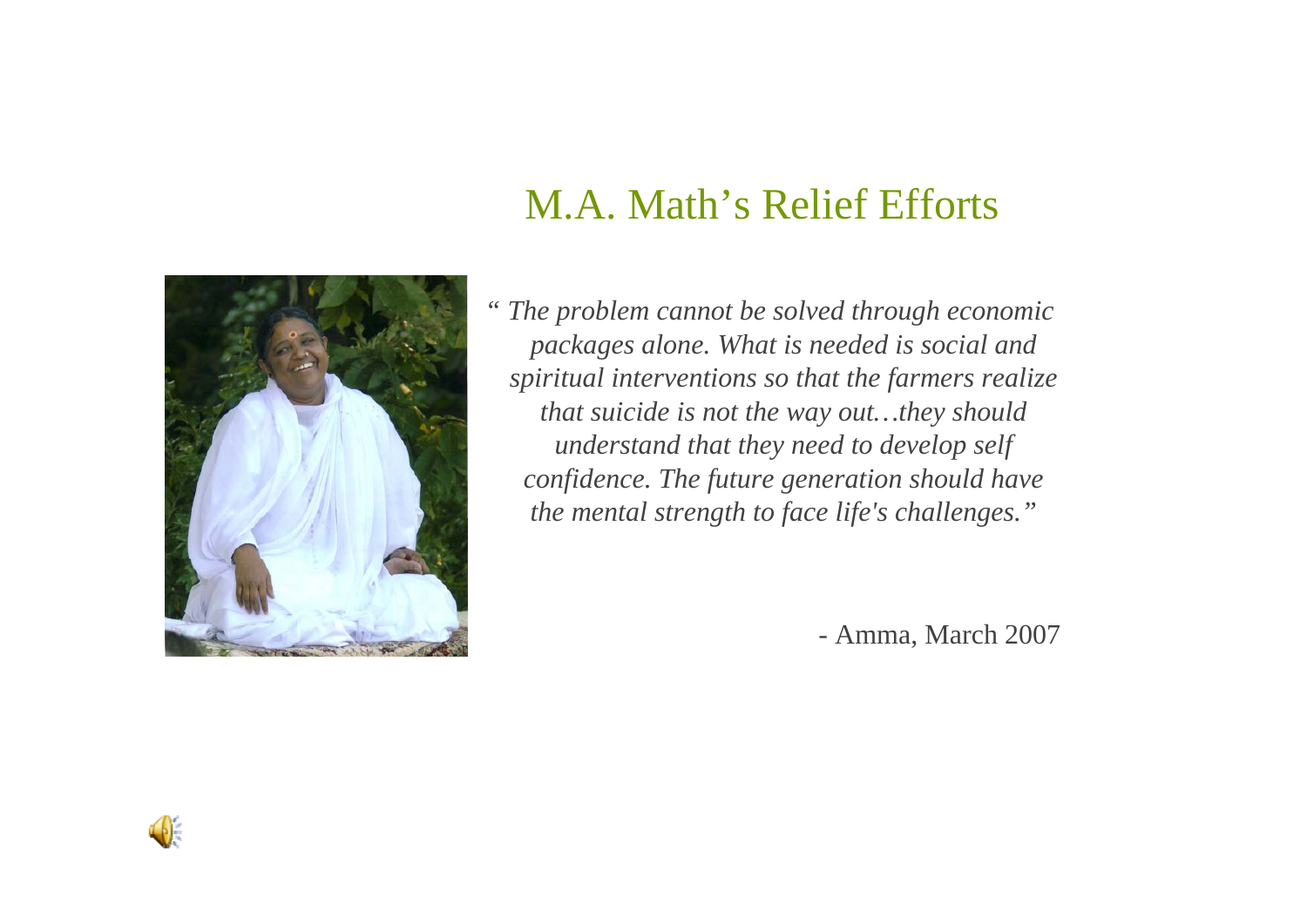#### Amma's actions to date:



- Amma met with Vilasrao Deshmukh, the Chief Minister of Maharashtra, in March 2007 to discuss a farmer relief package.
- $\mathcal{L}_{\mathcal{A}}$  M.A. Math (MAM) pledged a \$43 million in a financial support package towards farmer suicide relief efforts.
- Amma felt that counseling and education would immensely help farmers overcome this dire situation.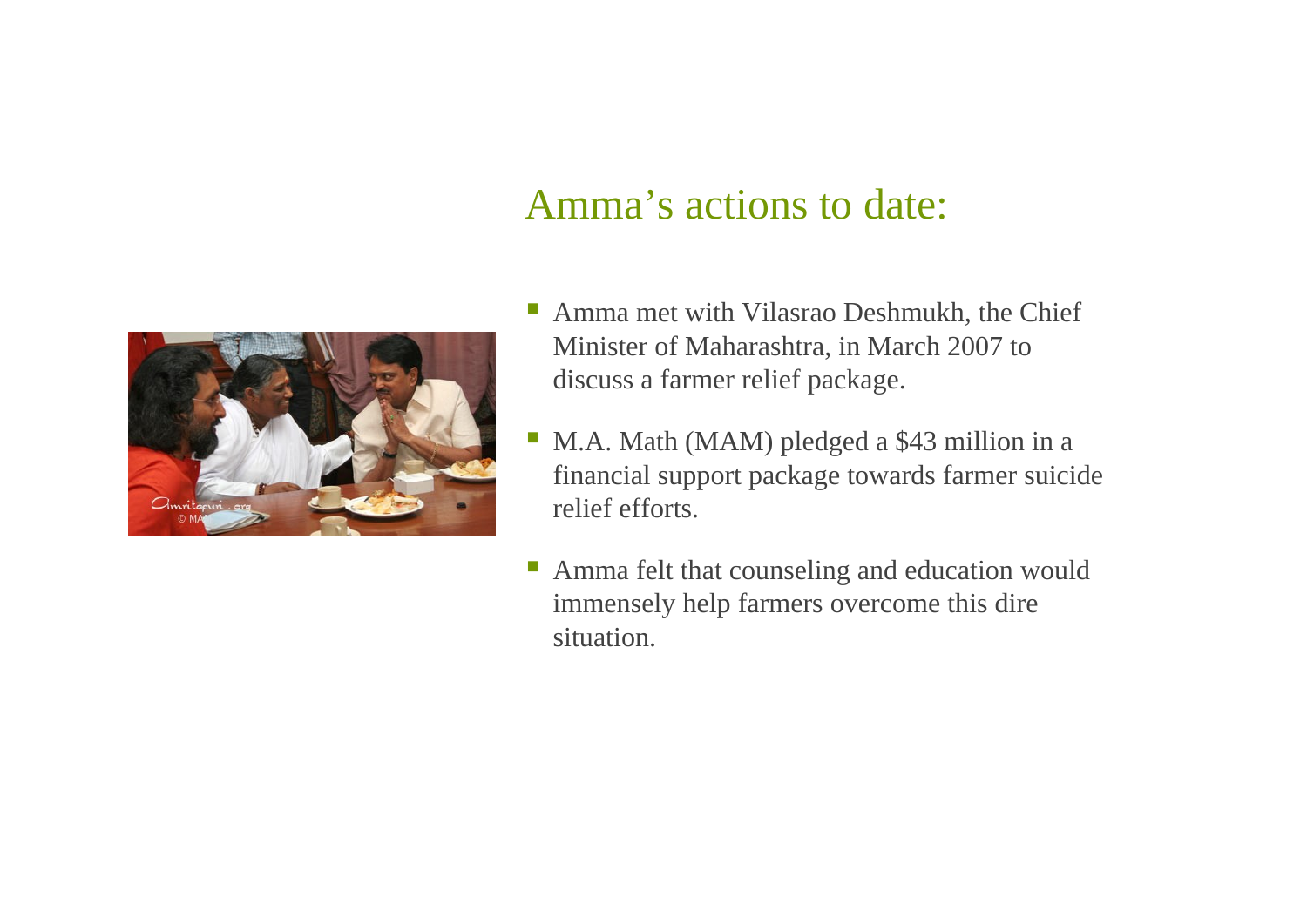### Amrita SREE (Self Reliance Education and Employment)



- Free vocational training to 25,000 groups of women from impoverished agricultural families.
- After completion of their training, the women are given the necessary start-up capital to begin small, home-based businesses.
- Financial counseling provided in order to prepare these women to qualify for proper bank loans.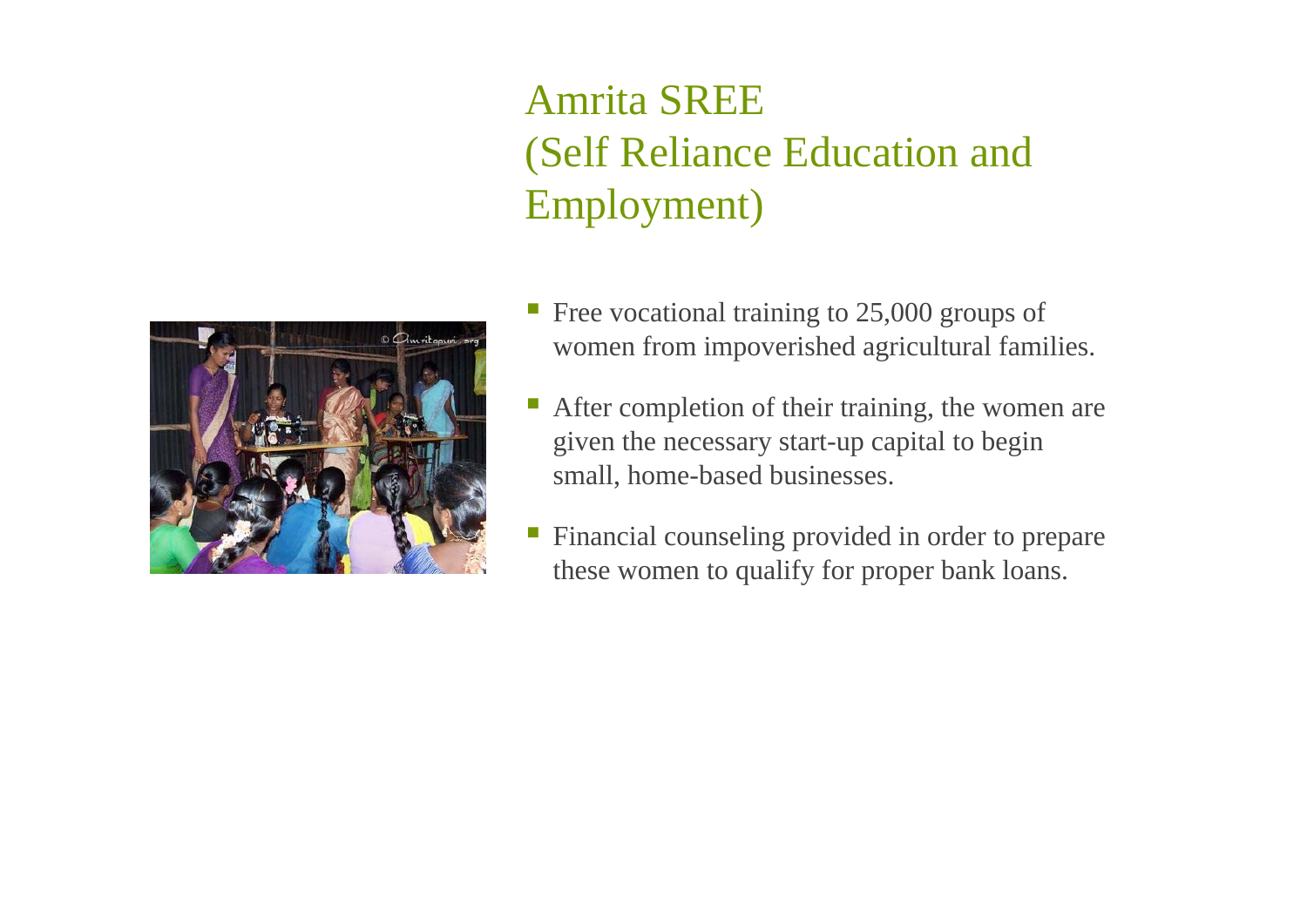## Vidyamritam – Educational **Scholarships**



- Initially, MAM planned to provide full scholarships to 30,000 children (ages 10 to 15) of farmers living below the poverty line.
- Due to the number of unanticipated applications received, the MAM pledged to sponsor the education of 100,000 children all over India.
- Conducting awareness campaigns, special advanced education camps, and symposiums on environmental prevention.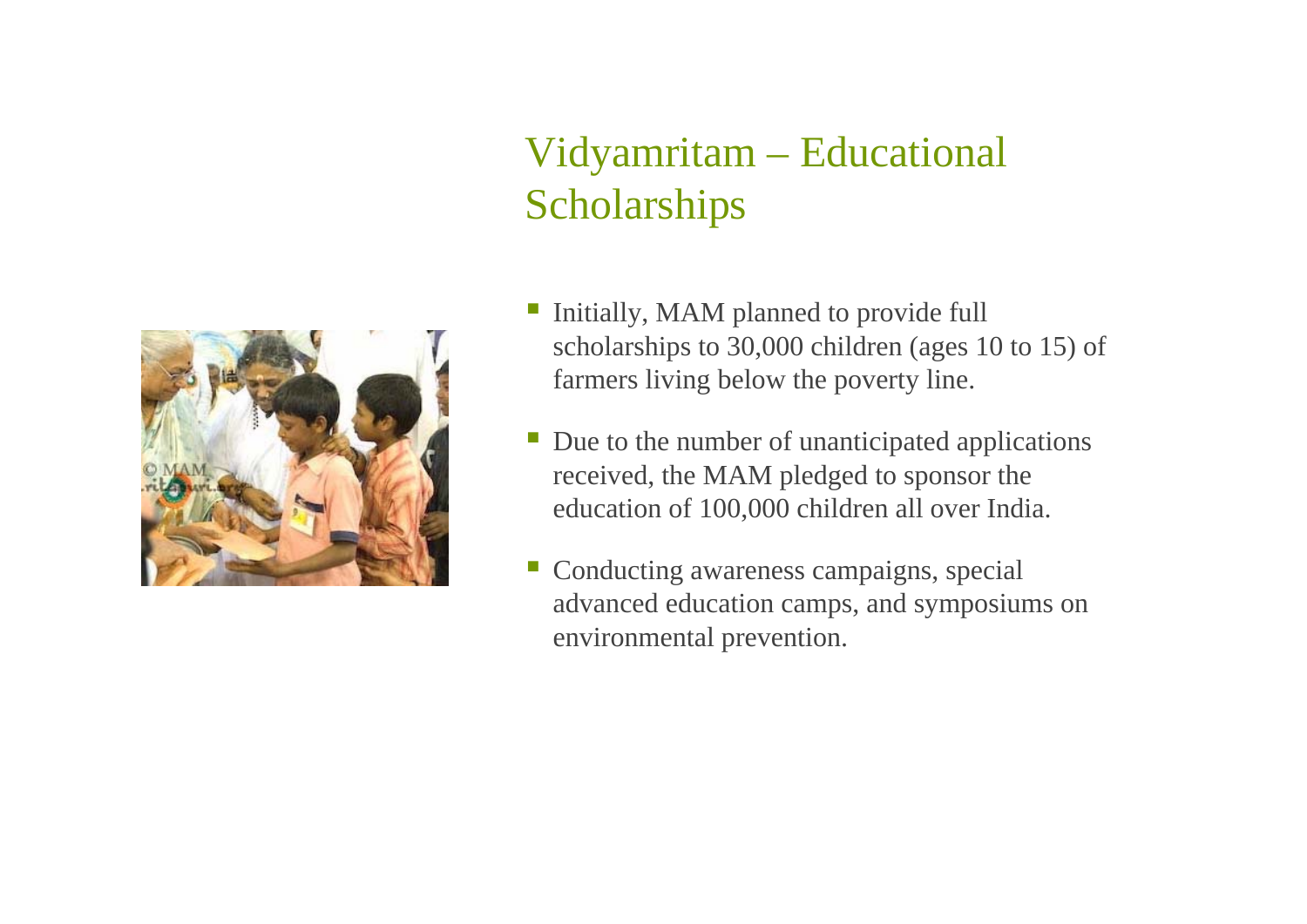### First phase of the Amrita Sree Program implemented on February 5, 2008

- Working capital was distributed to 101 women self-help groups
- The capital was distributed by Opposition Leader Oommen Chandy in the presence of Amma, on behalf of the M.A. Math.
- Senator Veerendrakumar, distributed the working capital to a self-help group for starting a fashion-designing institution.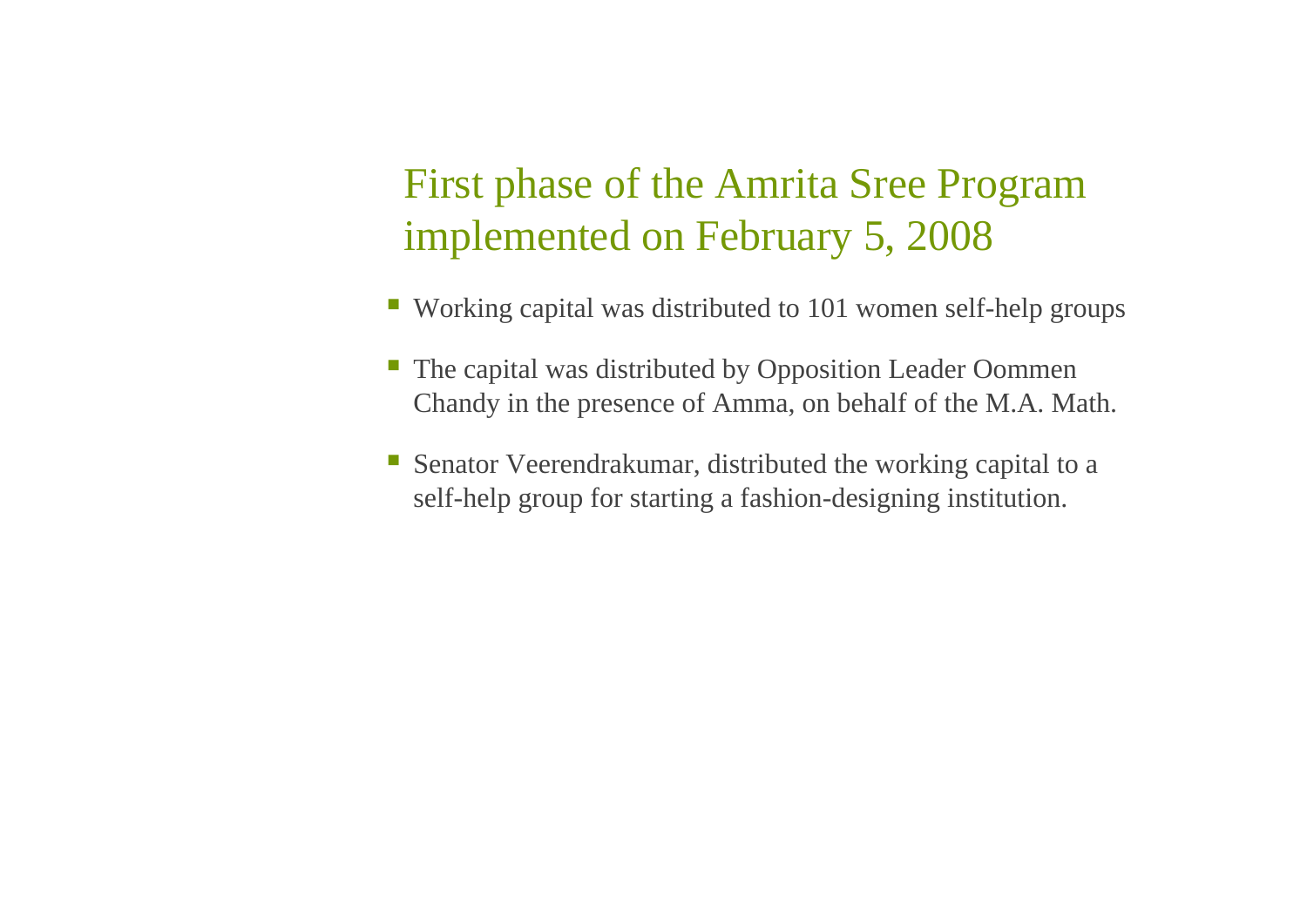#### Research



 $\mathbb{Z}$  The MAM is currently studying cases of suicide amongst Indian farmers and has established programs to help end such tragedies.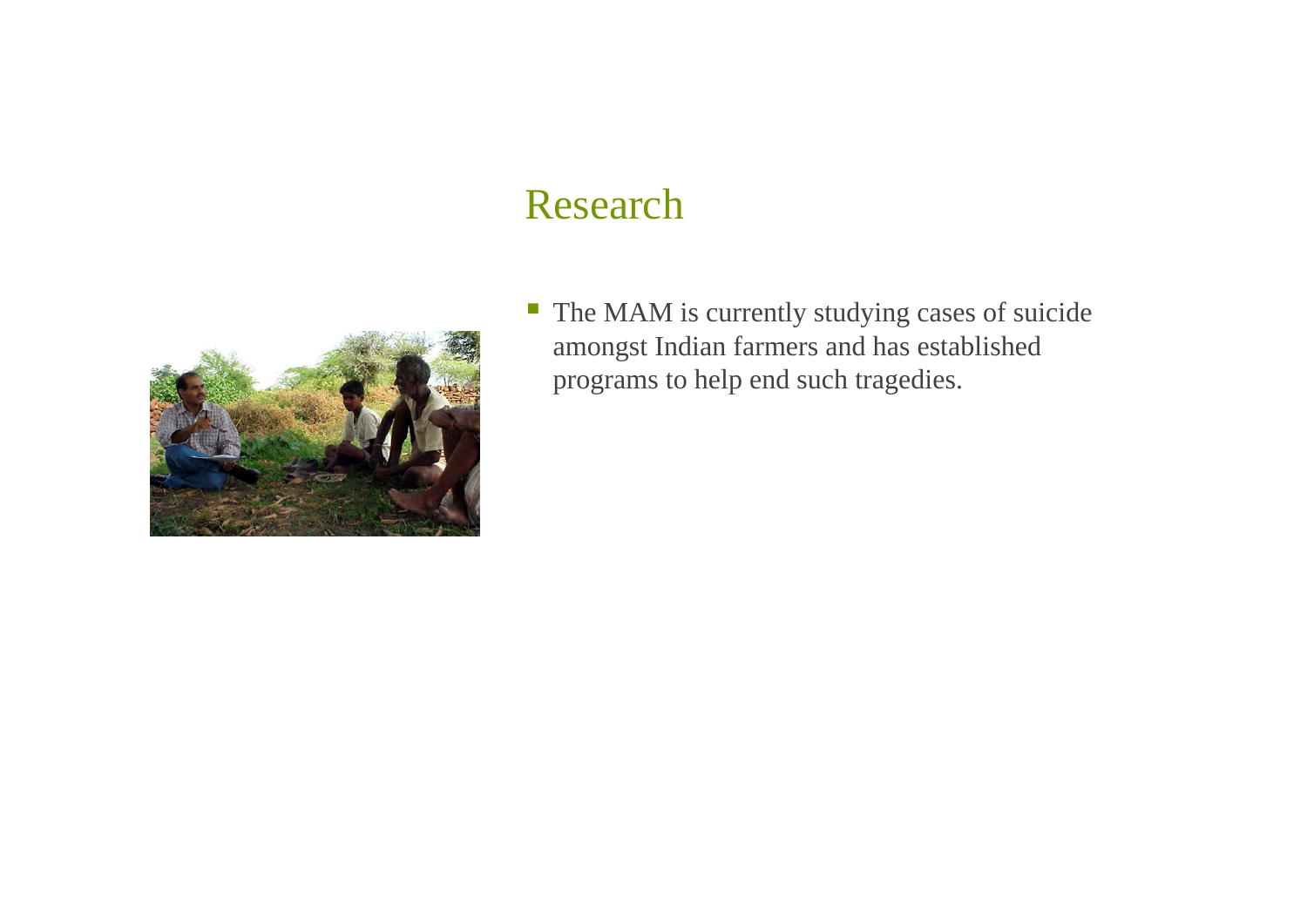### Working together to solve the crisis

- Social support provides a buffering effect for stress
- **The greater the support from friends, family, local** communities, national policies and society as a whole, the less impact stress will have on individuals and families
- Everyone who eats has a stake in small farmers' well-being
- If is crucial for governments and NGOs to work together, on a local, national and global level, to address and solve this critical issue

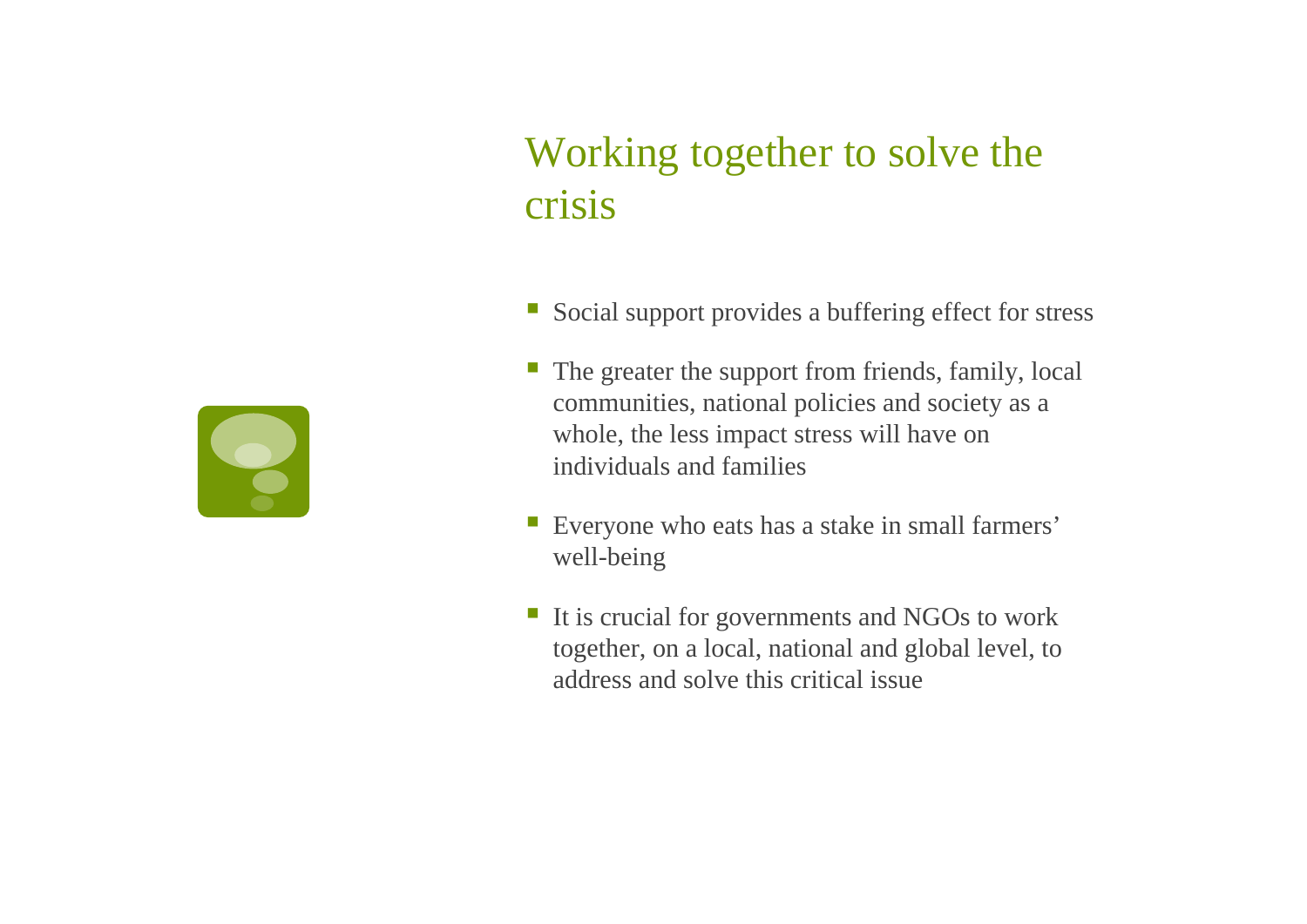#### Unity and compassion on a world scale



*"In truth, the situation is worse than a third world war. If it were war, there would be instant death—not this long, drawn out suffering. Rectifying the situation is a Himalayan task. Only if we generate love and compassion in our hearts and come together as one can we hope to make a change."*

- Amma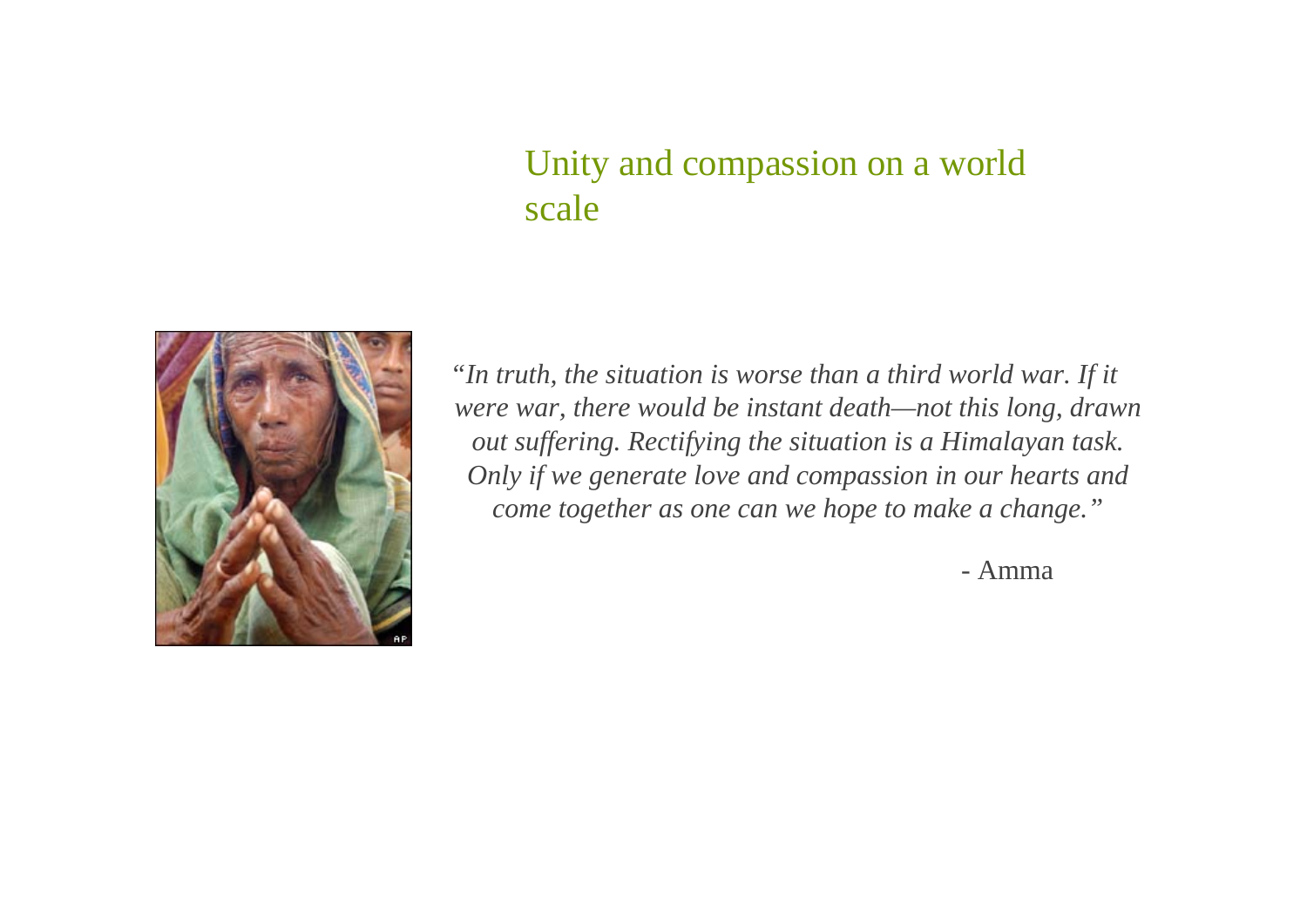#### **References**

- $\overline{\mathbb{R}}$  Chand, R. (2004). India's national agricultural policy: a critique. *Indian Journal of Agricultural Economics*, 64(2) 164-187.
- $\overline{\phantom{a}}$ Gregoire, A.(2002). The mental health of farmers. *Society of Occupational Medicine*, 52.
- T. Manav, C. (2006). Debt drives Indian farmers to suicide. Inter Press Service.



- T. Mishra, S. (2007). Risks, farmers' suicides and agrarian crisis in India: is there a way out? Indira Gandhi Institute of Development Research: Mumbai.
- T. Mathew, B. (2004). Suicide for survival. Retrieved from: http://www.countercurrents.org/gloshiva050404.htm on Oct. 14, 2007
- T, Robinson, S (2007, May). Seeds of despair. *Time International,* 169(20), 34.
- T. Mohanty, B.B. (2005). We are like the living dead: Farmer suicides in Maharashtra, Western India. *The Journal of Peasant Studies*, *32*(2), 243-276.
- $\mathcal{C}$  Radhakrishnan, P. (2004). Suicides in India some sociological reflections. Retrieved from www.countercurrents.org on Oct. 14, 2007.